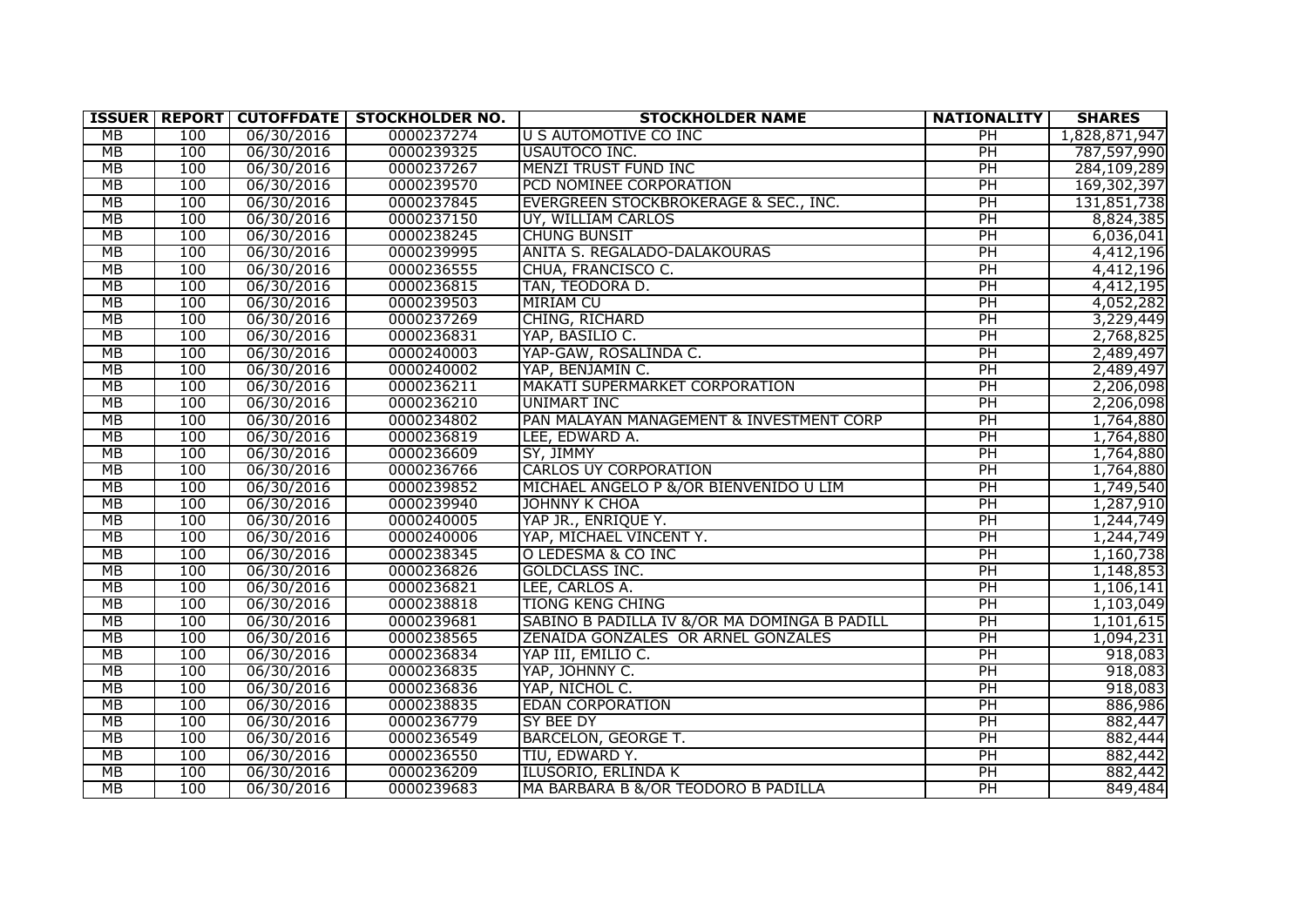| МB        | 100 | 06/30/2016 | 0000239682 | MA DOMINGA B &/OR MA BARBARA B PADILLA       | PH | 849,484 |
|-----------|-----|------------|------------|----------------------------------------------|----|---------|
| МB        | 100 | 06/30/2016 | 0000239684 | TEODORO B &/OR MA DOMINGA B PADILLA          | PH | 849,482 |
| МB        | 100 | 06/30/2016 | 0000239348 | JEANNE SY KING                               | PH | 794,199 |
| MB        | 100 | 06/30/2016 | 0000239793 | <b>CHUNG BUN SIT</b>                         | PH | 771,323 |
| MB        | 100 | 06/30/2016 | 0000239942 | PINKY ROSE &/OR FLORENTINA PEDRO LIM         | PH | 708,803 |
| MB        | 100 | 06/30/2016 | 0000239685 | SABINO B PADILLA IV &/OR MA BARBARA B PADILL | PH | 679,588 |
| МB        | 100 | 06/30/2016 | 0000239934 | EDELYN L ONGCHANHOI ITF KAILYN PEARL L ONGCH | PH | 643,303 |
| МB        | 100 | 06/30/2016 | 0000239782 | <b>CARLOS CHUNG BUNSIT</b>                   | PH | 621,760 |
| MB        | 100 | 06/30/2016 | 0000239937 | EDELYN L ONGCHANHOI ITF KEVIN WILLIAM L ONGC | PH | 584,822 |
| МB        | 100 | 06/30/2016 | 0000239571 | MIRIAM C. CU                                 | PH | 581,863 |
| MB        | 100 | 06/30/2016 | 0000238680 | DR. ANACLETO S. HERMOGENES                   | PH | 551,527 |
| MB        | 100 | 06/30/2016 | 0000236379 | SEE, BENITO LAGUNA                           | PH | 529,467 |
| MB        | 100 | 06/30/2016 | 0000239398 | FIDEL V. GIRON                               | PH | 525,055 |
| МB        | 100 | 06/30/2016 | 0000236448 | MIRIAM C. CU                                 | PH | 514,248 |
| MB        | 100 | 06/30/2016 | 0000234784 | <b>FERIA, CRISTETA A</b>                     | PH | 507,404 |
| MB        | 100 | 06/30/2016 | 0000239827 | FEDELINA U&/OR ELIODORO J&/OR BETHEL ANN RAV | PH | 485,752 |
| MB        | 100 | 06/30/2016 | 0000239903 | RONALDO V LAVAPIEZ                           | PH | 441,220 |
| МB        | 100 | 06/30/2016 | 0000234256 | MENDOZA, ALBERTO &/OR JEANIE C               | PH | 441,220 |
| MB        | 100 | 06/30/2016 | 0000236546 | CONSUNJI, EDWINA A.                          | PH | 441,220 |
| MB        | 100 | 06/30/2016 | 0000236247 | WELDING INDUSTRIES OF THE PHIL. INC.         | PH | 441,220 |
| МB        | 100 | 06/30/2016 | 0000238869 | <b>ANGEL NGU</b>                             | PH | 441,220 |
| MB        | 100 | 06/30/2016 | 0000237557 | <b>JOHNNY CUA WEN GEE</b>                    | PH | 419,160 |
| MB        | 100 | 06/30/2016 | 0000236601 | NUBLA JR, RALPH                              | PH | 402,009 |
| MB        | 100 | 06/30/2016 | 0000236123 | <b>ANITY TY</b>                              | PH | 399,374 |
| МB        | 100 | 06/30/2016 | 0000239820 | DECKTA PACIFIC EQUITIES INC                  | PH | 396,283 |
| MB        | 100 | 06/30/2016 | 0000237446 | <b>BALTAO, HAZEL P</b>                       | PH | 372,178 |
| МB        | 100 | 06/30/2016 | 0000239843 | <b>JEANNE S KING</b>                         | PH | 356,237 |
| MB        | 100 | 06/30/2016 | 0000236632 | GO, CARLOS S.                                | PH | 352,983 |
| МB        | 100 | 06/30/2016 | 0000234284 | ONG, JOSEPH D.                               | PH | 352,983 |
| MB        | 100 | 06/30/2016 | 0000236352 | SY, VICENTE GUEVARA                          | PH | 352,981 |
| MB        | 100 | 06/30/2016 | 0000234396 | <b>TIU, EMILIO</b>                           | PH | 352,981 |
| <b>MB</b> | 100 | 06/30/2016 | 0000234931 | UY, REMEDIOS                                 | PH | 352,981 |
| MB        | 100 | 06/30/2016 | 0000239643 | MARSHALL COHU ITF: MARC ALLAN C. COHU        | PH | 339,688 |
| МB        | 100 | 06/30/2016 | 0000236557 | PENA SR, GREGORIO                            | PH | 333,038 |
| MB        | 100 | 06/30/2016 | 0000237271 | YAP JR, EMILIO C                             | PH | 304,113 |
| МB        | 100 | 06/30/2016 | 0000234166 | GO, EUSEBIO S                                | PH | 282,383 |
| МB        | 100 | 06/30/2016 | 0000236829 | YAP, BENJAMIN C.                             | PH | 279,328 |
| MB        | 100 | 06/30/2016 | 0000237584 | V LEYEZA                                     | PH | 270,095 |
| MB        | 100 | 06/30/2016 | 0000234793 | GO, CARLITO C                                | PH | 264,736 |
| MB        | 100 | 06/30/2016 | 0000236823 | JOSEF, JOSEFINA N.                           | PH | 264,736 |
| МB        | 100 | 06/30/2016 | 0000234723 | YAP, FLORENTINO C                            | PH | 264,736 |